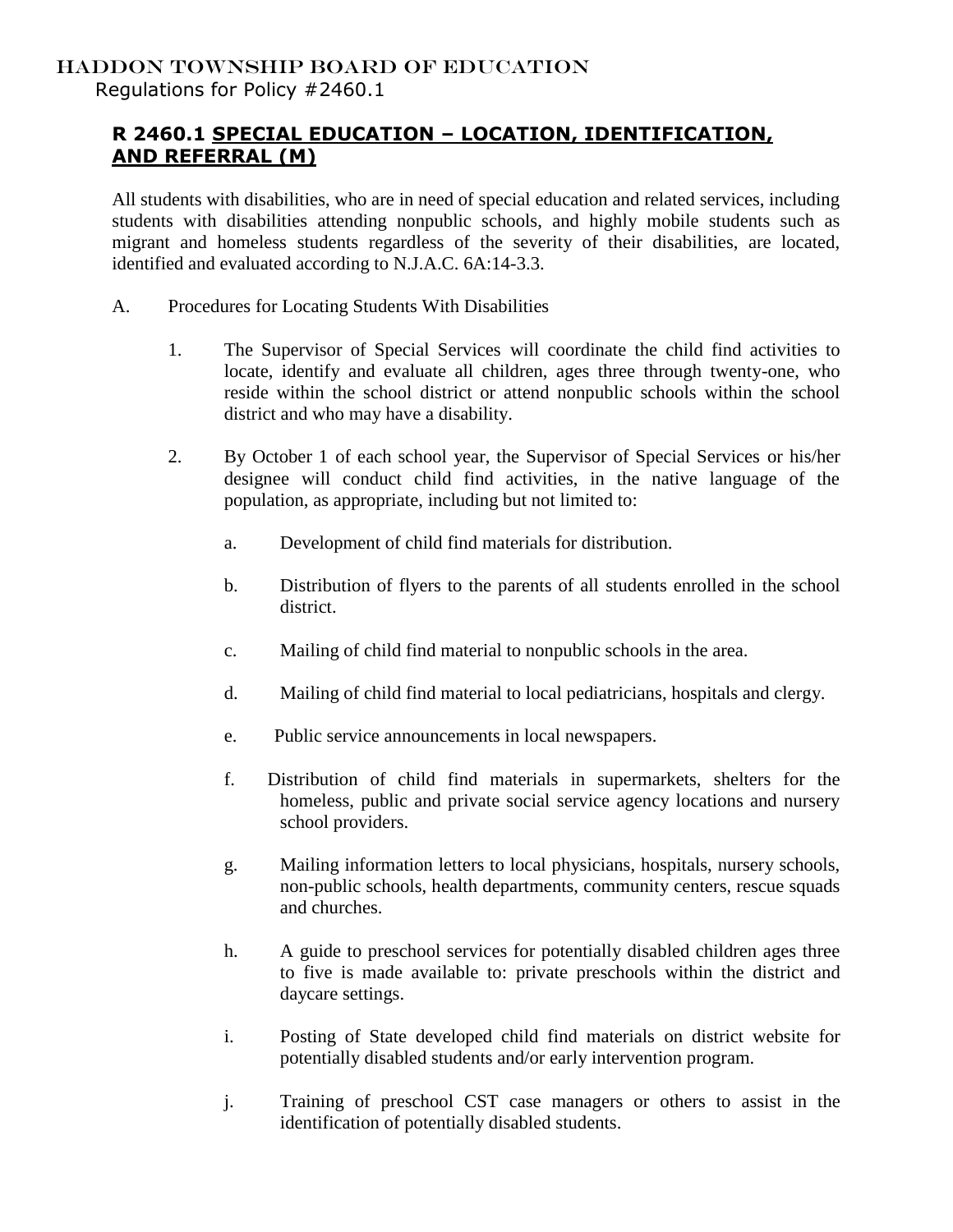- k. Listings of Early Intervention Program (EIP), local nursery schools and pediatricians are maintained. The district's preschool CST case manager maintains contact with EIP coordinators and nursery school directors.
- l. Information is distributed through the Parent Advisory Committee.
- m. School handbooks distributed to parents contain information describing special education services.
- n. Distribution of information to the school district's ESL/Bilingual teachers describing child find activities.
- o. Intervention and Referral Services Committees (I&RS) have been established in all school buildings.
- 3. No later than September 30 of each school year the Supervisor of Special Services will contact by mail the Principal or designee of the nonpublic school(s) to request input from nonpublic school parents and officials for suggestions on ways to conduct child find activities for students attending nonpublic schools.

The child find activities for nonpublic students shall be comparable to the child find activities for public school students.

The following individual(s) shall serve as representatives from nonpublic schools:

| School  | Title of the Individual Representing the Nonpublic School |
|---------|-----------------------------------------------------------|
| Paul VI | Principal or designee                                     |

Based on the suggestions from the representatives of the nonpublic schools and parent(s), the Supervisor of Special Services will modify the child find activities for the next school year, as appropriate.

B. Procedures for Intervention in the General Education Program

A staff member or agency shall provide in writing a request for intervention services for students ages three to twenty-one, to the Building Principal or designee. The request shall contain the following:

- 1. Reason for request (including parental or adult student request);
- 2. Descriptive behavior of student performance; and
- 3. Indication of the prior interventions.

Teachers and other school professionals, as appropriate, will be in-serviced annually by the Building Principal or designee regarding the procedures for initiating and providing interventions in the general education program. The parent(s) will be informed of the procedures to initiate interventions in the general education program.

The Superintendent or designee will oversee the district's implementation/evaluation of the interventions identified.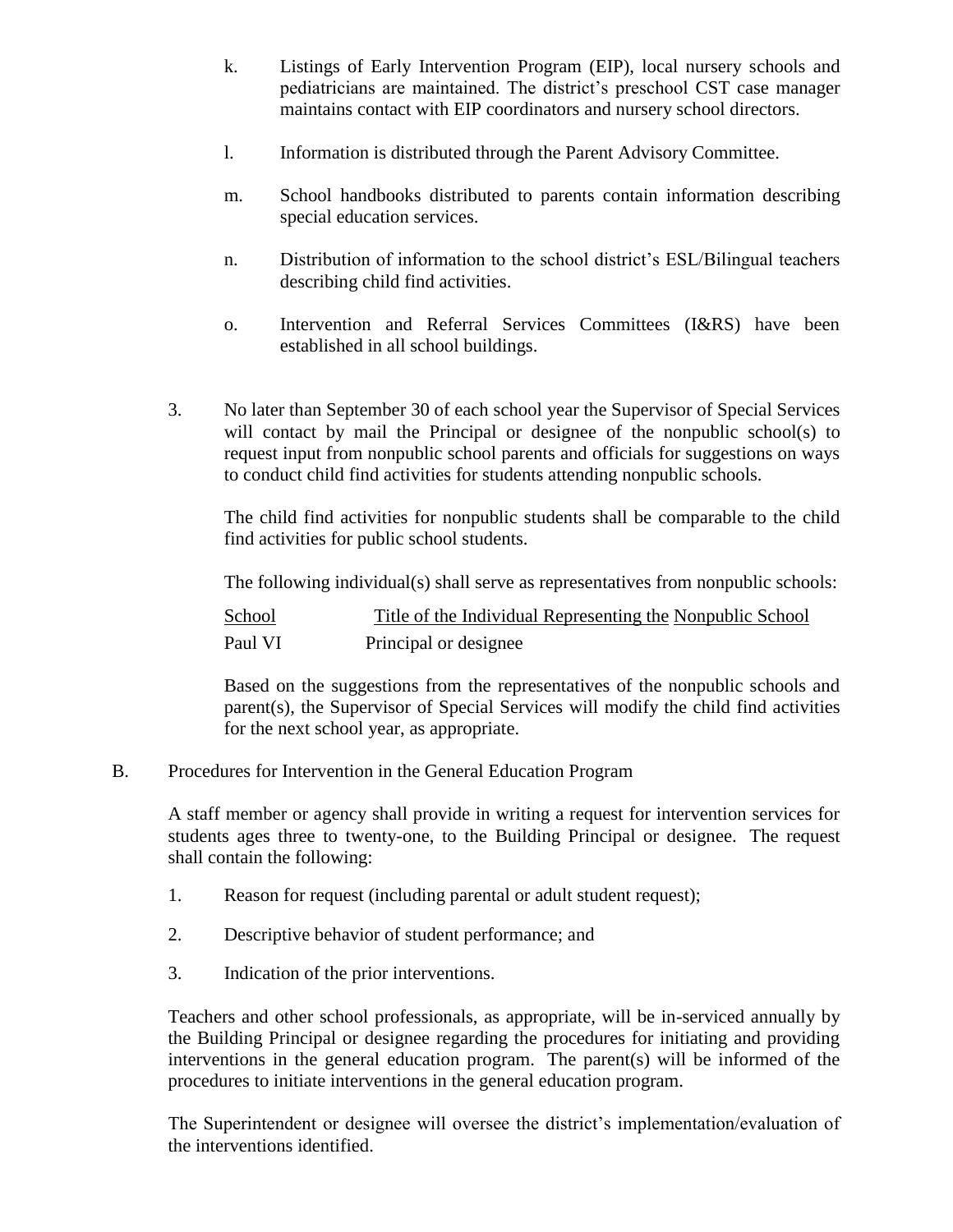An Intervention and Referral Services Committee (I&RS) will be in place in each school building pursuant to N.J.A.C. 6A:16-8.1 et seq. and Policy and Regulation 2417.

The Building Principal or designee will be responsible for the following:

- 1. The implementation and effectiveness of building level I&RS Committee;
- 2. Will identify the roles and responsibilities of building staff who participate in planning and providing intervention services; and
- 3. Review, assess and document the effectiveness of the services provided in achieving the outcome identified in the intervention plan.
- 4. The I&RS Committee shall:
	- a. Plan and provide appropriate intervention services;
	- b. Actively involve the parent(s) in the development and implementation of intervention plans;
	- c. Develop an action plan for an identified student which specifies specific tasks, resources, persons responsible, completion dates, date for review;
	- d. Coordinate the services of community based social and health provider agencies;
	- e. Process and complete the documentation forms;
	- f. Review and assess the effectiveness of the services provided in achieving the outcomes identified in the intervention and referral plan; and
	- g. Ensure the type, frequency, duration, and effectiveness of the interventions are documented.
- 5. The Building Principal will insure that:
	- a. I&RS Committee receive in-service training by the Building Principal or designee by October 15 each school year;
	- b. Staff handbooks are updated by September 15 and include information regarding intervention procedures;
	- c. New instructional staff attend the district's orientation program commencing in the month of August which includes information on I&RS Committee;
	- d. Parent/student handbooks distributed in the month of September and include information on intervention services.
- C. Procedures for Referral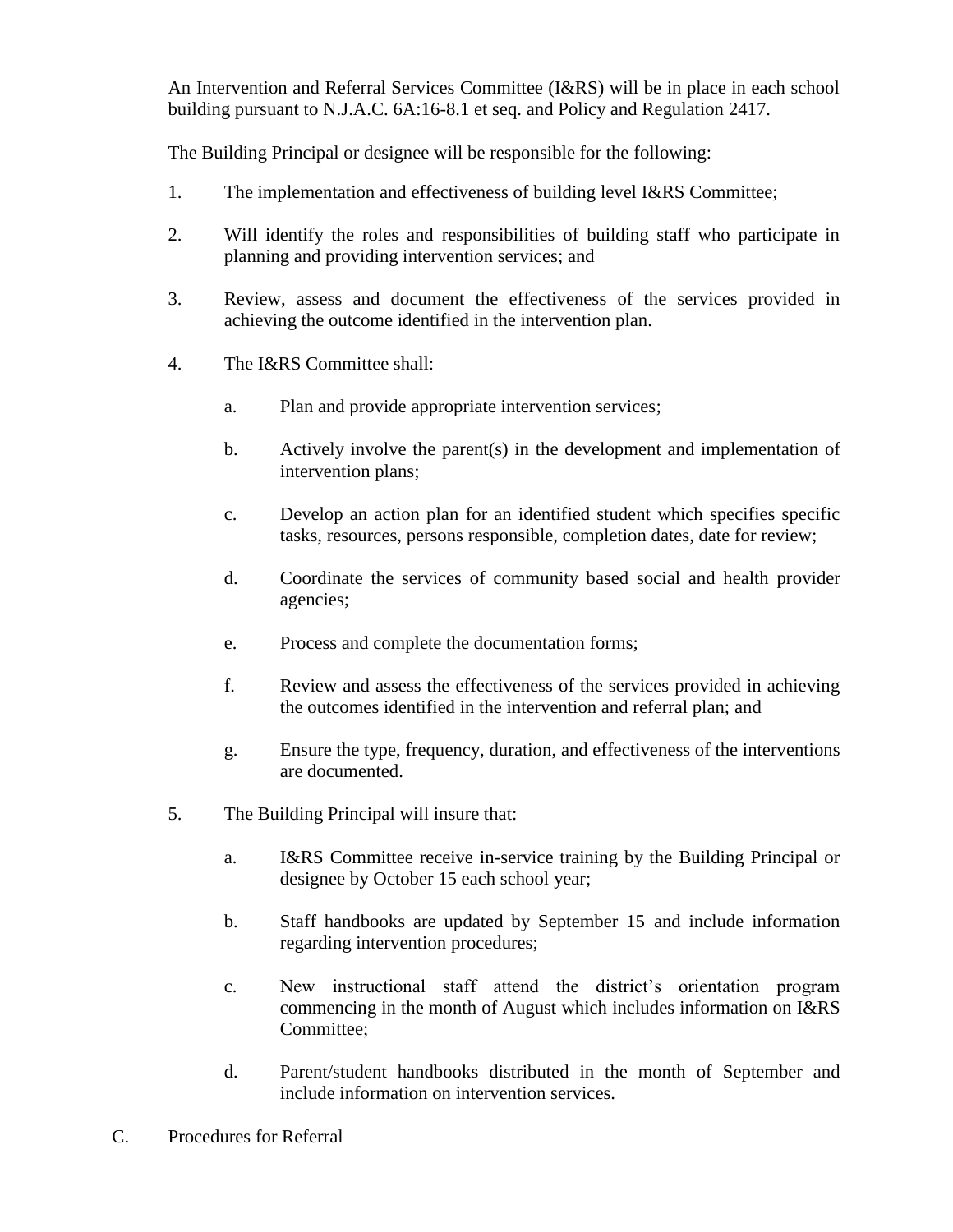Referral procedures are included in professional staff handbooks and referral forms are available in the Principal's office, and the Child Study Team (CST) office.

1. Parental Notification of Referral Procedures

Referral procedures shall be included on the district website or other school district publications, which shall be distributed to the parent(s). These procedures and publications shall be updated annually and be distributed to the parent(s) and appropriate social service and welfare agencies not later than October 1 of each year.

2. Parent Initiated Referral

When a parent makes a written request for an evaluation to determine eligibility for services:

- a. The written request shall be received and dated by the building principal;
- b. The written request shall be immediately forwarded to the office of special services/special education;
- c. A file will be initiated to include a timeline for processing the referral including the date that initiates the twenty-day timeline for conducting the referral/identification meeting and any forms used to open a case;
- d. Upon receipt of the referral a request for a summary and review of health and medical information regarding the student shall be forwarded to the school nurse who will transmit the summary to the CST;
- e. The Child Study Team will convene a referral/identification meeting within twenty calendar days (excluding school holidays, but not summer vacation) of the date the request was received by the district;
- f. A "Notice of a Referral/Identification Meeting" will be sent to the parent(s);
- g. The notice will contain "Parental Rights in Special Education" (PRISE) Booklet; and
- h. The referral/identification meeting will be attended by the parent(s), CST, and regular education teacher.
- 3. School Initiated Referral

Referral of a student to the CST may be made by administrative, instructional, or other professional staff to determine eligibility for special services when:

a. It is determined (optional: through the I&RS Committee) that interventions in the general education program have not been effective in alleviating the student's educational difficulties.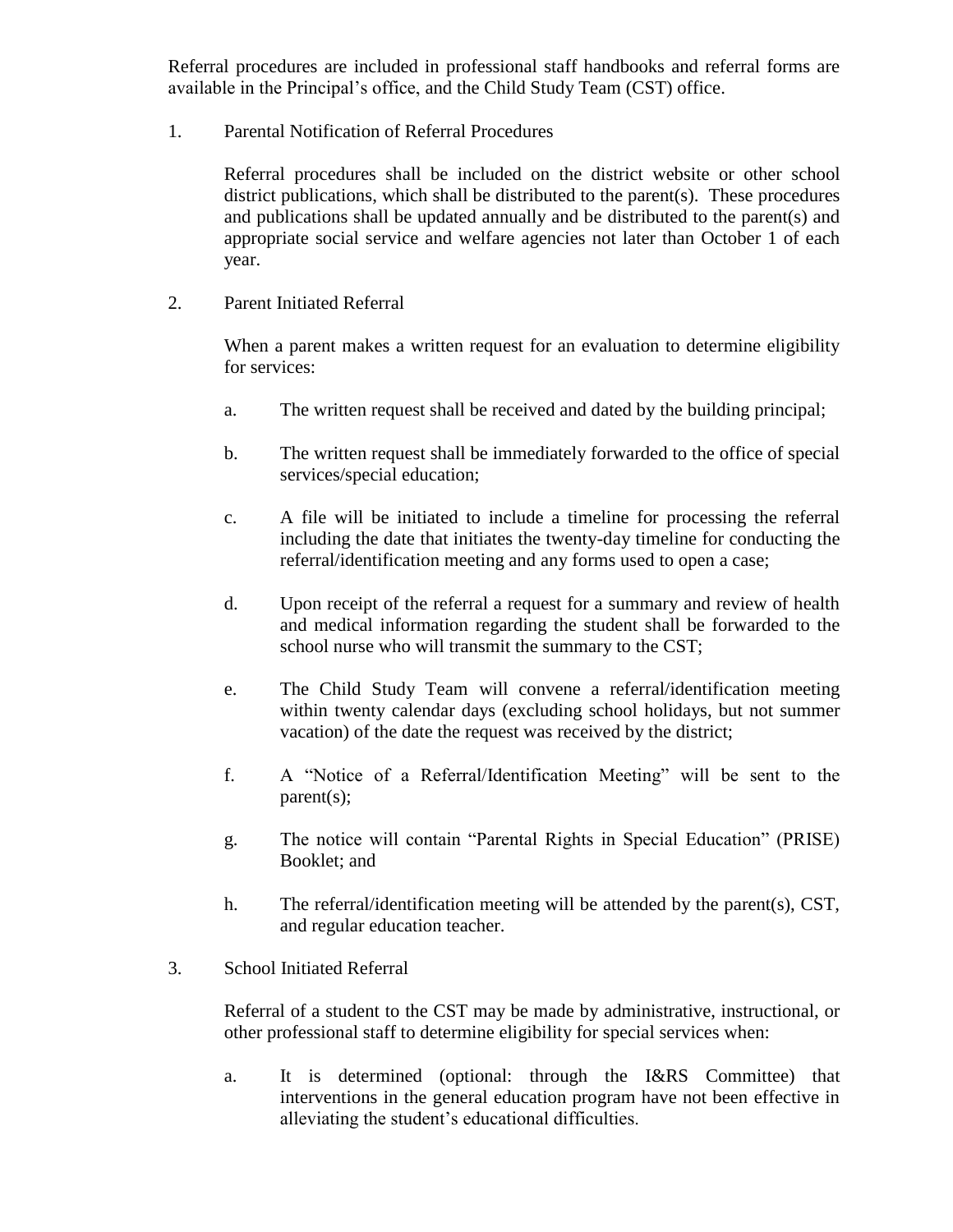- b. It can be documented that the nature of the student's educational problem(s) is such that an evaluation to determine eligibility for services is warranted without delay.
- c. The building principal, through in-service training, shall ensure that students are referred who may have a disability, but are advancing from grade to grade.
	- (1) A student with a disability, who is advancing from grade to grade with the support of specially designed services, may continue to be eligible when:
		- (a) As part of the re-evaluation, the Individualized Education Plan (IEP) team determines that the student continues to require specially designed services to progress in the general education curriculum; and
		- (b) The use of functional assessment information supports the IEP team's determination.

The following procedure will be followed for a school initiated referral:

- a. A referral to the CST will be completed by the referring staff member;
- b. I&RS documentation including, but not limited to: teacher reports, grades and other relevant data (optional: the intervention record) shall be forwarded with the referral to the CST along with any other relevant data;
- c. I&RS documentation does not need to be forwarded for direct referral when the nature of the student's problem is such that the evaluation is warranted without delay;
- d. The referral should be dated upon receipt by the CST;
- e. A file will be initiated to include a timeline for processing the referral including the date that initiates the twenty-day timeline for conducting the referral/identification meeting;
- f. Upon receipt of the referral, a request for a summary and review of health and medical information regarding the student shall be forwarded to the school nurse who will transmit the summary to the CST;
- g. The Child Study Team will convene a referral/identification meeting within twenty calendar days (excluding school holidays, but not summer vacation) of the date recorded on the referral;
- h. A "Notice of a Referral/Identification Meeting" will be sent to the parent(s);
- i. The notice shall contain "Parental Rights in Special Education" (PRISE); and